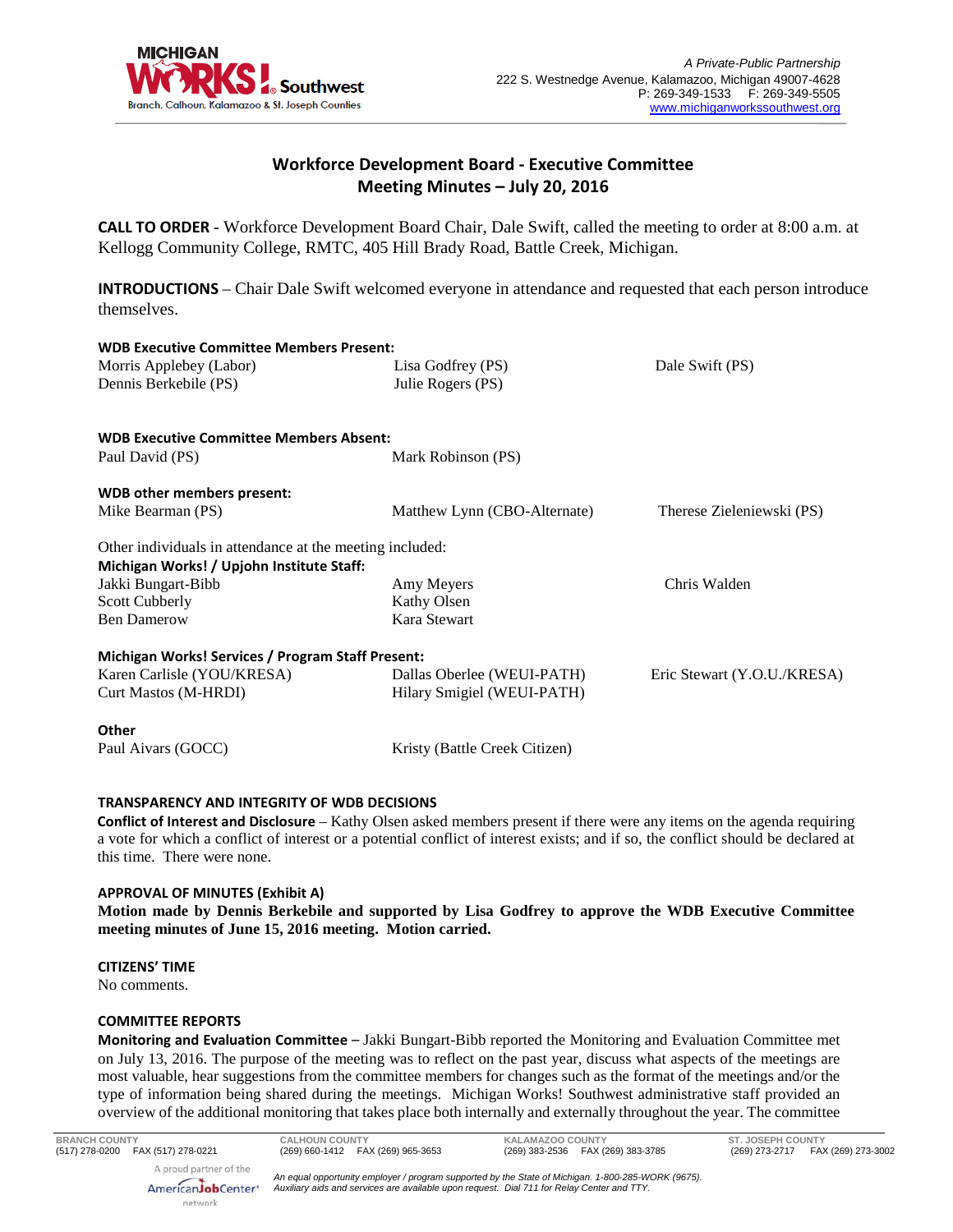also reviewed a tentative monitoring schedule for the new program year. One suggestion from the committee was to strengthen the level of customer satisfaction reporting. We discussed the systems that are currently in place to gather information and how that information is reported. Staff will continue to look at methods for collecting customer feedback and report that information to the committee and the board. In wrapping up the meeting, staff thanked the members for their work on this committee noting that the functions and tasks of this group impact the overall workforce development system and the time and energy that members devote to this committee is greatly appreciated.

# **Veterans Committee** – No report.

**Disability Awareness Resource Team (DART)** – No report.

**Talent District Career Council (TDCC)** – No report.

# **NEW BUSINESS**

**WDB Plans (Exhibits B1, B2 & B3)** – Amy Meyers requested Board approval for three plans. She reported the original intent of the *Career Jump Start (CJS) Initiative* (Exhibit B1) was to provide funding to establish career liaison positions within each of the ten Prosperity Regions, as well as provide additional resources to support statewide marketing efforts. Additional funding in the amount of \$13,950 for the CJS initiative was allocated to Prosperity Region 8 to continue CJS service delivery through September 30, 2016. One goal of CJS is to direct more high school students into high demand jobs. Ms. Meyers also reported that another allocation in the amount of \$35,540 was received for the *Reemployment Services and Eligibility Assessment (RESEA) Program* (Exhibit B2) for the time period January 1 through December 31, 2016. These funds will be used to deliver all seven of the RESEA activities listed on the exhibit to individuals who are referred. These services replaced the mandatory Unemployment Insurance (UI) profiling. Ms. Meyers further reported the allocation for the *Employment Services (ES) PY2016 Plan* (Exhibit B3) is \$418,234. The focus for Employment Services will be on a variety of employment-related labor exchange services that are listed on the exhibit for job seekers and employers. The program year for the expenditure of the ES funds is July 1, 2016 through June 30, 2017.

# **Motion by Lisa Godfrey and supported by Julie Rogers to approve the plans for the 2016 Career Jump Start, the 2016 Reemployment Services and Eligibility Assessment (RESEA), and the PY2016 Employment Services. Motion carried.**

**WDB Policies (Exhibit C)** – Amy Meyers reported the *WDB Policy 06 R05 Procurement and Property Management* (Exhibit C) is a local policy. Language in the policy was updated to include verbiage from the Workforce Innovation and Opportunity Act (WIOA) and the Code of Federal Regulations (CFR); and to align the simplified acquisition threshold (Section I.A.) and the prior approval equipment purchase threshold (Section II.G.) with State policy.

# **Motion by Dennis Berkebile and supported by Julie Rogers to approve the WDB Policy 06 R05 Procurement and Property Management. Motion carried.**

**PATH RFP** – Amy Meyers reported the Request for Proposal (RFP) for the Partnership. Accountability. Training. Hope. (PATH) services for Branch and Calhoun Counties was posted on June 6, 2016. Responses were due on July 8, 2016. A grant workshop was held and one organization attended. Two organizations submitted a Notice of Intent to Bid; however, both withdrew their intent prior to the due date and no proposals were received. She reported the RFP was distributed to more than 40 organizations. They included a list of organizations that had requested to be notified, as well as other organizations that were deemed to be a good fit for providing these services. Ben Damerow reported that he and other staff spent time educating organizations about the PATH program and services and in putting the current structure in place for the provision of services. The next step would be to make a decision to either re-release the RFP or to continue to provide the services with current staff.

# **Motion by Mike Bearman and supported by Dennis Berkebile to continue providing the PATH services for Branch and Calhoun Counties with the current staff. Motion carried.**

When asked for clarification on Board expectations, members present agreed that the Board expectation is that the RFP would be re-released in one year.

**WDB Meeting Schedule** – Ben Damerow reported that once State polices that include funding allocations are received, plans are approved by the Workforce Development Board (WDB) and the Kalamazoo County Board of Commissioners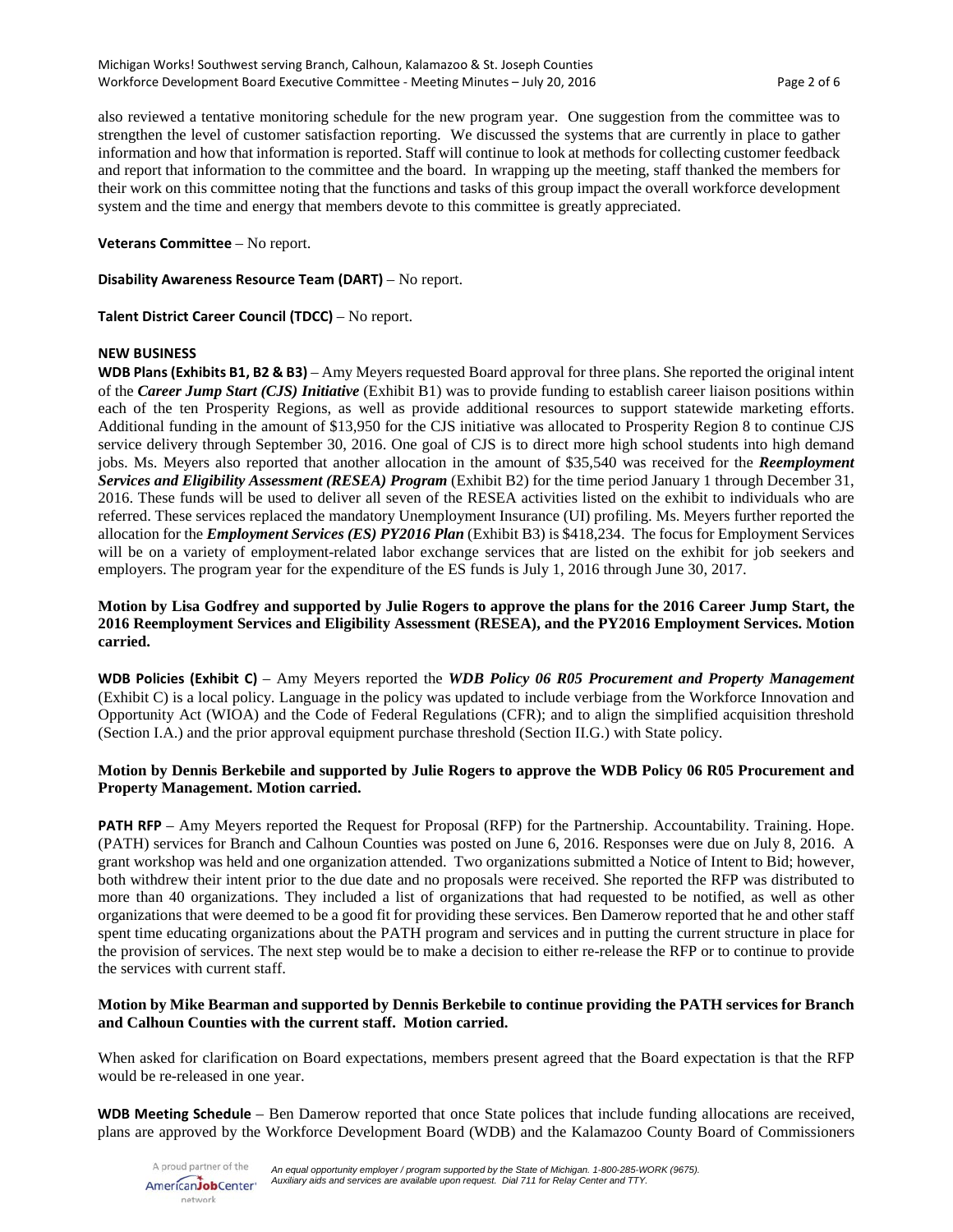for approval. Due to the timing of meetings and deadlines for County Board agenda items, the approval process, at times, has been reversed. He also reported that there is a Statewide WIOA Conference on August 17 and many of the Michigan Works! Southwest staff will be attending that conference and that the date is in conflict with the next WDB meeting. The Kalamazoo County Board meets on the first and third Tuesday of the month and the WDB currently meets on the third Wednesday. He asked members if they would consider changing the August meeting, as well as future meetings. Multiple options were discussed and members concluded that a Doodle survey should be conducted to determine the best day of the month. Members agreed that an August meeting date would be set following the results of the Doodle survey. Amy Meyers reported that if the monthly meetings were changed to a date that falls earlier in the month, the data provided in the Dashboard Report may end up being one month behind due to the timing of the State's release date for this information.

### **STAFF REPORTS**

**Marketing (Exhibit D)** – Kathy Olsen distributed the monthly Marketing Report (Exhibit D) at the meeting and reported social media followers continues to increase, most notably for LinkedIn. Media articles regarding local initiatives such as BC Vision, the Kellogg Community College/Branch Area Career Center/Clemens Food Group Robotics/Mechatronics Open House, DENSO jobs, and MEDC state resources, all mentioned partnering with Michigan Works! Southwest. She reported upcoming business, community and hiring events were listed on the handout and highlighted the DENSO Job Fair on Saturday, July 30, 2016 and the Blood Drive, sponsored by Michigan Blood, at the Michigan Works! Southwest Service Center in Kalamazoo on Friday, July 29, 2016. Julie Rogers encouraged members to consider making a donation.

**Program Operations** – Dallas Oberlee reported the most recent EDGE cohort graduated 11 participants on July 14, 2016. The next EDGE cohort will begin training in September and it will be focused on CNA training. The Momentum/Production Technician Academy (PTA) graduated 11 participants on July 6, 2016 and six of the 11 already have job offers. This class included six weeks of soft skills partnered with two weeks of production training at Kalamazoo Valley Community College (KVCC). She also reported that Michigan Works! Southwest is partnering with MSU Extension to pilot a Nutrition Training class that will be free to individuals who are eligible for Food Assistance. The classes will be offered two days a week for two weeks and the training includes nutrition related skills in food preparation, food safety and health specific for childcare workers, healthcare workers and individuals working in the food service industry. The pilot will initially be tested in Kalamazoo County with plans to expand into Calhoun County.

**Special Initiatives** – Scott Cubberly reported an education study is being conducted as part of the *BC Vision College and Career Readiness Work Group*. The study will gather education perceptions and identify opportunities for improvement. The work group is engaging approximately 20 youth from the Battle Creek community to be part of the research team. They will be working with research staff from MSU. The *BC Vision Workforce Development Action Team* is planning a series of *Opportunity Fairs* that will be held during the month of September. Approximately eight events will take place throughout the community to engage people where they live. The events will include addressing the removal of barriers and providing employability skills. Planning for the *Childcare Needs Study* that will be piloted at DENSO to identify off shift needs is on track and this study should begin in August.

**Michigan Industry Cluster Approach (MICA) / Skilled Trades Training Fund (STTF) and Labor Market Information (LMI) (Exhibit E)** – Chris Walden reported furniture is being moved into the new location in Albion that will be shared with *Albion College*. The joint use of this site will include VITA, various classes, the presence of community organizations, and Michigan Works! Southwest. Seven workers have been hired for the *Albion College VISTA Program* through the *Build Albion AmeriCorp Vista Initiative* and two additional workers will be hired at a later date. These workers will be going door-to-door in the Albion community to gather information as to what the citizens want for Albion to make it a better community to live, work and play. Twenty-five youth completed the *Urban League Youth Leadership Academy* at Michigan Works! Southwest in Battle Creek. This included 16 hours of soft skills training that was provided by staff from Michigan Works! Southwest. Youth were taken on a *Talent Tour* at Duncan Aviation and another tour is planned for July 21, 2016 at DENSO Manufacturing. The tours provide the youth with hands-on career exploration that connects to local educational opportunities. Mr. Walden also reported on special events. A *BC Vision Job Fair* is being planned for September 20, 2016 in downtown Battle Creek; the goal is to have 40 employers at the event. Michigan Works! Southwest staff will be participating in the *Maranda Park Party* on July 25, 2016 and at the *International Summerfest* on Saturday, August 13, 2016. Both of these events will be in Battle Creek. Staff will also be participating in the *Applefest* in Coldwater on September 17, 2016.

Kara Stewart distributed a flyer regarding upcoming *Skilled Trades Training Fund (STTF)* information sessions that are scheduled throughout the Michigan Works! Southwest area. She reported the events are being held to provide businesses with updated information for the next round of funding for STTF grants that will be available after October 1, 2016. STTF

A proud partner of the *An equal opportunity employer / program supported by the State of Michigan. 1-800-285-WORK (9675). Auxiliary aids and services are available upon request. Dial 711 for Relay Center and TTY.* AmericanJobCenter\* network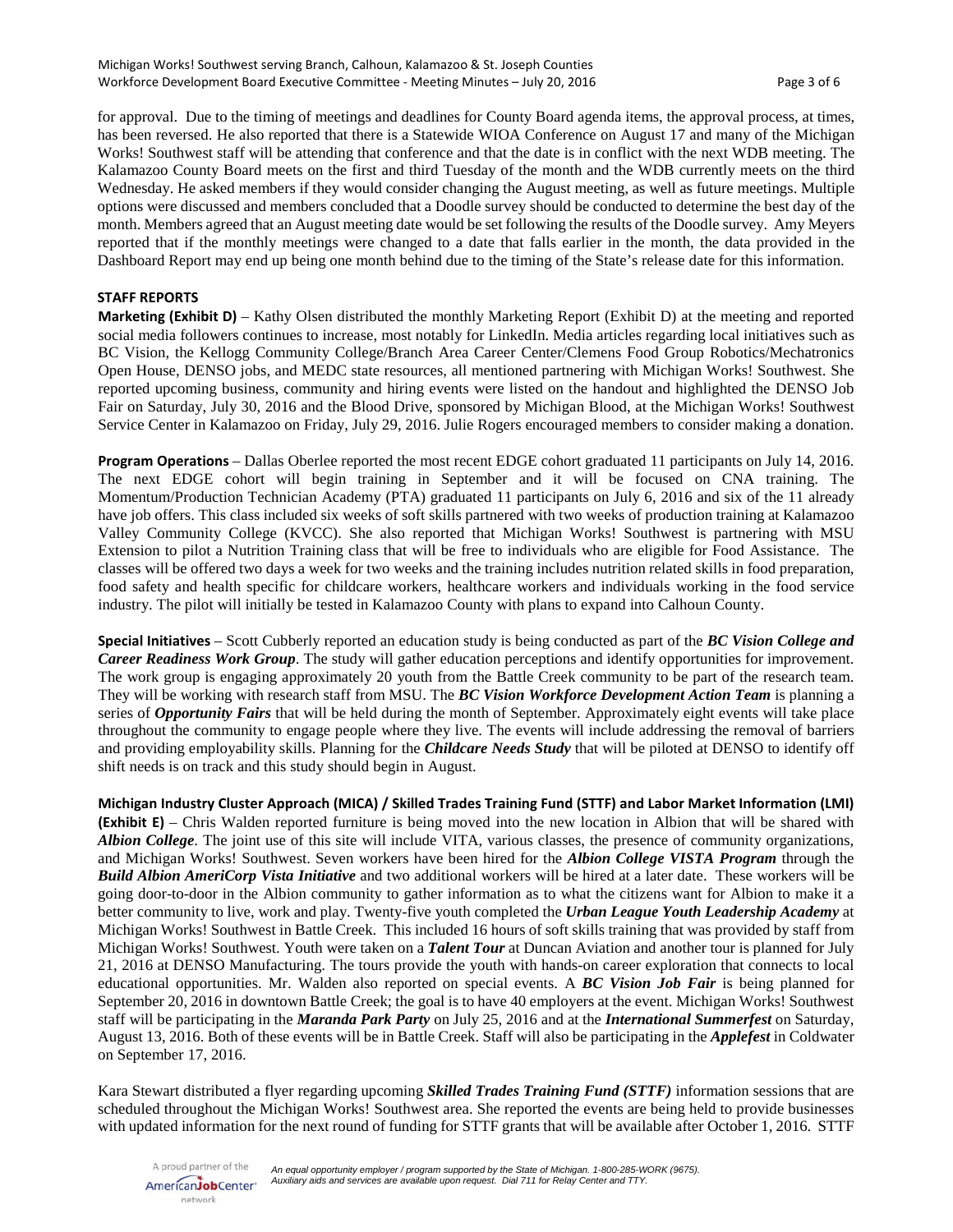grants are provided to address short-term immediate needs of employers for the training of current employees, onboarding new employees, and/or for apprenticeship training. At each session, attendees will learn about the application process and changes. Chris Walden reported that the morning event on September 7, 2016 will be a virtual GoTo Meeting and that this virtual approach is new this year. Kathy Olsen reported the web address for further details appears on the bottom of the flyer.

Labor market reports generated from *Burning Glass Analytics and Real Time Jobs Data* that identified the top detailed occupations, skills greatest in demand, and employers with the most job openings in Prosperity Region 8, Michigan Works! Southwest, and each of the four counties in the MW Southwest Area for the period May 1 through June 30, 2016 were included in the agenda packet (Exhibit E).

**Dashboard Report (Exhibit F)** – Jakki Bungart-Bibb reported there were over 12,000 visitors to the Michigan Works! Southwest Service Centers during the month of June. For the year-to-date program year, staff have helped to fill 3,800 jobs and the job seeker customer satisfaction score is 97. In following up with what was reported the previous month, Ms. Bibb reported the customer and employer satisfaction numbers come from state generated reports that are provided quarterly; therefore, updated numbers will not be available until the September Board meeting. Prisoner Reentry (PR) has employed 81 participants during the current program year. The Employer Resource Network (ERN) has made 660 employee contacts during the current program year. Grants from the Skilled Trades Training Fund (STTF) have assisted 11 companies train 344 employees. Michigan Works! Southwest is on track to meet or exceed the WIOA performance measures. Numbers reported are preliminary; the actual year-end numbers should be available in August. The PATH work participation rate is at 66.7% and continues to remain well above the state goal of 50%. For the current program year, there has been 312 employment placements in the PATH program; this number does not include the 148 individuals who gained employment during the Application Eligibility Period (AEP). The AEP information on the report includes the number of participants referred to AEP; the number who attended and completed AEP; and for those who did not complete, the report includes a breakdown of the reasons why.

Further discussion took place regarding the labor participation rate, neighborhood outreach, and the AEP completion rate. Dallas Oberlee reported AEP/PATH staff visited other Michigan Works! Areas in the State and brought back best practices to implement locally. One example provided was moving to an employment specialist that will remain with the participant throughout the time that the participant is connected to AEP and PATH. Staff is also focused on being helpful throughout the process without being lenient. Julie Rogers noted that this caring approach is important but hard to measure; however, it should help to make the program and services more vibrant. One person asked what was being done with the Nudge model. Dallas Oberlee replied that the Nudge concept is being tried with PATH participants. Staff have added follow-up phone calls to a treatment group to offer assistance for completing assignments during the time participants are in AEP. Staff are still collecting data to measure effectiveness and the State is exploring implementation statewide. Michigan Works! Southwest staff will be presenting a workshop on the Nudge model at the upcoming Michigan Works! Association's state conference in October.

**Director's Report** – Ben Damerow distributed the Director's Report dated July 20, 2016. He reported the Department of Labor and Education and other federal partners released final, but still unofficial, *Workforce Innovation and Opportunity Act (WIOA) Regulations* on June 30, 2016; the document is 2,500 pages. He noted that there are several changes in the rules' performance accountability section and there will be a *State WIOA Conference* in August with the Department of Labor for the purpose of educating staff on the regulations.

Mr. Damerow further reported that on June 30, 2016 Governor Snyder announced at *Kellogg Community College (KCC)* that KCC will receive \$2.2 million for renovations and upgrades at the *Regional Manufacturing Technology Center (RMTC)*. This funding supports \$4.3 million planned improvements at the facility. As part of the expansion, KCC has offered office space for Michigan Works! Southwest at the facility. This will be a great opportunity to continue and grow the partnership with KCC. MW staff will be working with KCC administration in setting up and utilizing the space. Representatives from DENSO Manufacturing and Clemens Food Group spoke at the event where the funding was announced and both spoke highly of Michigan Works! Southwest.

Mr. Damerow also reported Mike Horrigan, Associate Commissioner for the *Office of Employment and Unemployment Statistics* visited the Upjohn Institute to meet with staff during the month of June. On June 28, Mr. Horrigan took his first tour of a Service Center. Administrative and business services staff discussed labor market information reports and how federal reporting could improve local operations. Mr. Damerow noted that of the jobs listed on the Michigan's 50 Hot Jobs list, 45 of them required a BA or higher degree. On a later date, Mr. Horrigan gave a presentation to regional administrators and it was reported that he found the tour experience to be beneficial. On July 2 and 3, the Upjohn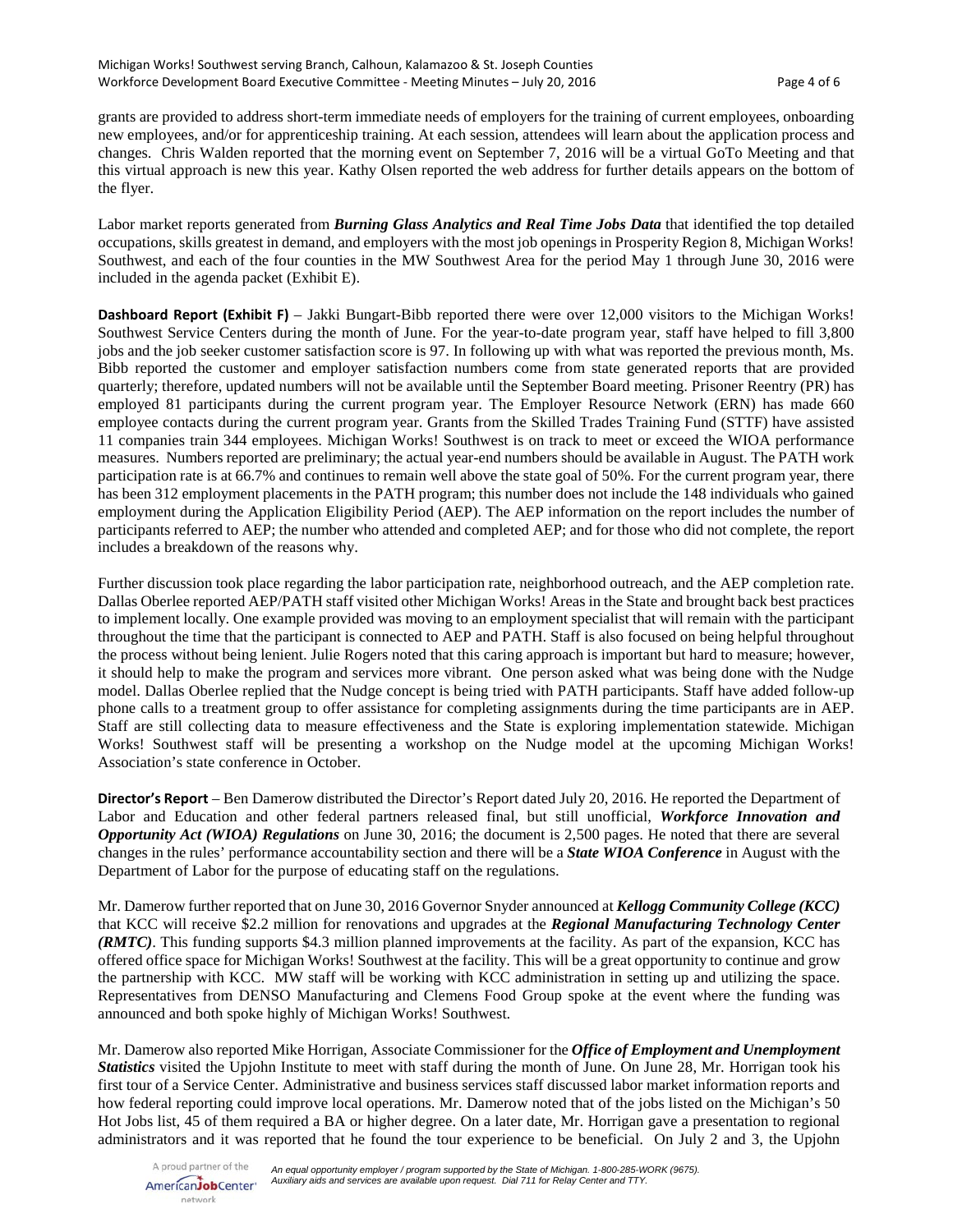Institute hosted the director and staff of the *Korea Employment Information Service*. Administrative staff met with the group to discuss changes from WIA to WIOA. The group was also provided tours of the Michigan Works! Southwest Service Center in Battle Creek and of the KCC RMTC facility. Discussion focused on services for individuals receiving unemployment, employer relationships and in-demand training. Yvette Chocolaad, Policy Director for the *National Association of State Workforce Agencies (NASWA)* will be visiting the Michigan Works! Service Center in Battle Creek and the KCC RMTC on Tuesday, July 26, 2016. A requirement of WIOA is that *United States Department of Labor (USDOL)* visit states to review WIOA implementation and on Wednesday, July 27, 2016, Michigan Works! Southwest will be hosting *USDOL* staff at the Michigan Works! Southwest Service Center in Battle Creek for a Michigan WIOA review. The topics covered will include governance, partnerships, one-stop operations, work-based learning and youth services.

#### **OLD BUSINESS**

None.

#### **CITIZEN'S TIME**

None.

#### **MEMBER'S TIME**

Mike Bearman thanked Michigan Works! Southwest staff for the work they are doing in Albion to outreach into the community.

Ben Damerow reported that staff are making a concerted effort to engage with faith-based and community organizations to provide services within the communities.

Julie Rogers announced that Kalamazoo County will receive a \$400,000 federal grant to help clean up its brownfield sites and that this is a very competitive grant. Partners and developers should submit their suggestions for sites to be considered for clean-up to Kalamazoo County.

Julie Rogers reported she will be attending the upcoming National Association of Counties (NACo) annual conference.

### **UPCOMING MEETINGS**

The date next **Executive Committee** will be determined following a Doodle survey. The time of the meeting will be from 8:00 a.m. – 9:30 a.m. and the meeting will be held at the Upjohn Institute, 300 S. Westnedge Ave, Kalamazoo, MI 49007. [This meeting was later scheduled for Friday, August 12, 2016.]

The next **Monitoring and Evaluation Committee** is scheduled for Wednesday, September 14, 2016 from 8:00 – 9:30 a.m. at the Michigan Works! Southwest Service Center, 1601 S. Burdick Street, Kalamazoo, Michigan.

The next **Talent District Career Council (TDCC)** meeting is scheduled for September 15, 2016 from 1:00 – 3:00 p.m. at Kalamazoo RESA, 1819 E. Milham Road, Kalamazoo, Michigan.

The next **Disability Awareness Resource Team (DART)** meeting is scheduled for Tuesday, September 20, 2016 from 2:00 - 4:00 p.m. at the Upjohn Institute, Kalamazoo, Michigan.

The next meeting of the **full Workforce Development Board** is tentatively scheduled for Wednesday, September 21, 2016 from 8:00 – 9:30 a.m. at Glen Oaks Community College, 62249 Shimmel Road, Centreville, MI 49032.

The next **Veterans Committee** is scheduled for Thursday, September 29, 2016 from 8:00 - 9:00 a.m. at the Upjohn Institute, Kalamazoo, Michigan.

#### **CLOSED SESSION**

Chair, Dale Swift announced that the Board would go into a closed session for the purpose of attorney/client privilege discussion. A Roll call vote was taken.

# **Vote: Roll Call Aye: Applebey, Bearman, Berkebile, Godfrey, Lynn, Rogers, Swift, Zieleniewski No: none**

A proud partner of the *An equal opportunity employer / program supported by the State of Michigan. 1-800-285-WORK (9675). Auxiliary aids and services are available upon request. Dial 711 for Relay Center and TTY.* AmericanJobCenter\* network